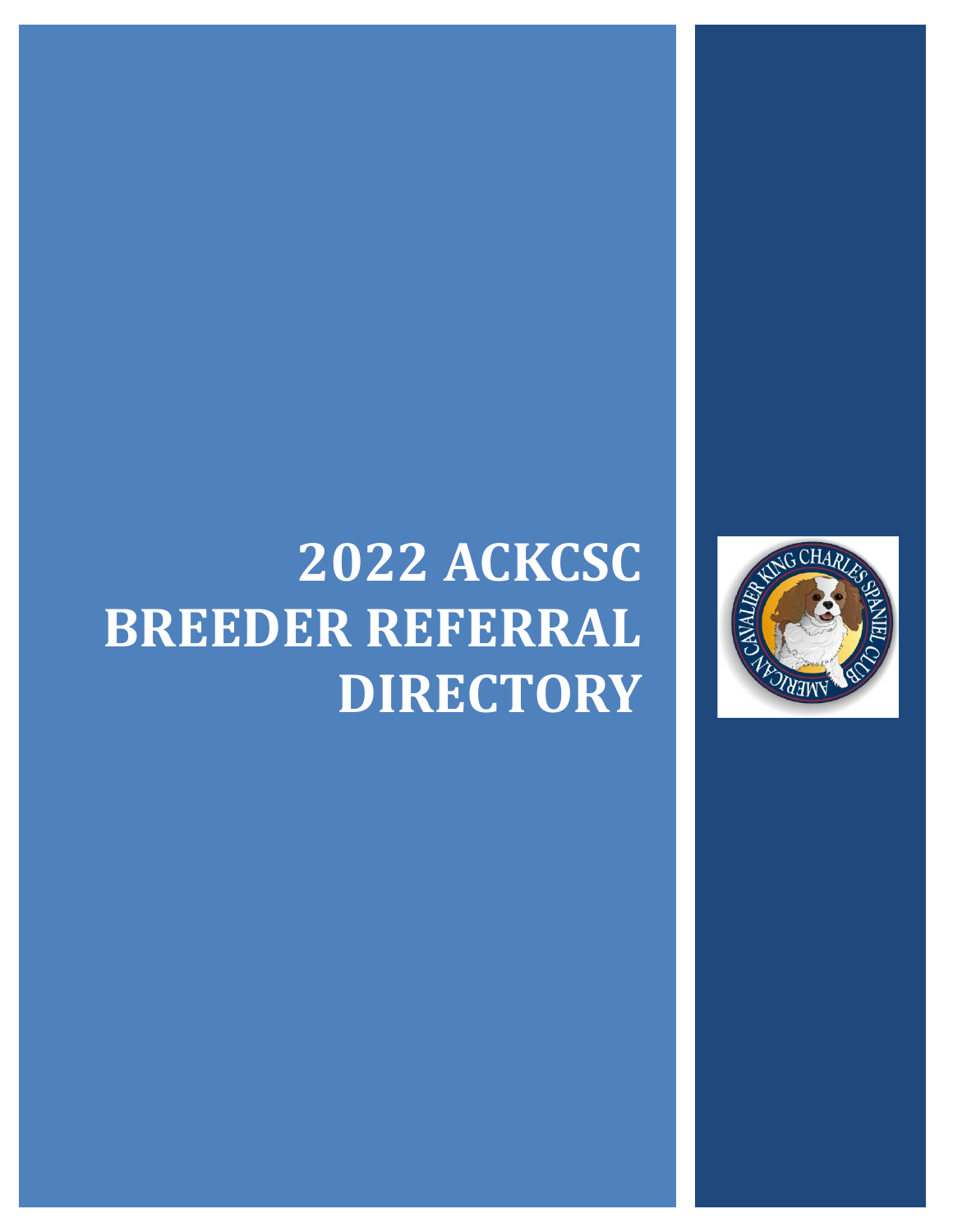### **ACKCSC BREEDER REFERRAL ARIZONA**

Kelly Collins Scottsdale, AZ Email: [kacdvm@msn.com](mailto:kacdvm@msn.com) www. spicerackcavaliers.com

Shelly Fields Queen Creek, AZ Phone: 480 707-2394 Email: [Shelly@rhapsodycavaliers.com](mailto:Shelly@rhapsodycavaliers.com) [www.rhapsodycavaliers.com](http://www.rhapsodycavaliers.com/)

Judi Steagall Phoenix, AZ Phone: 425-891-1028 Email: [rockcreekcavaliers@outlook.com](mailto:rockcreekcavaliers@outlook.com) [www.rockcreekcavaliers.com](http://www.rockcreekcavaliers.com/)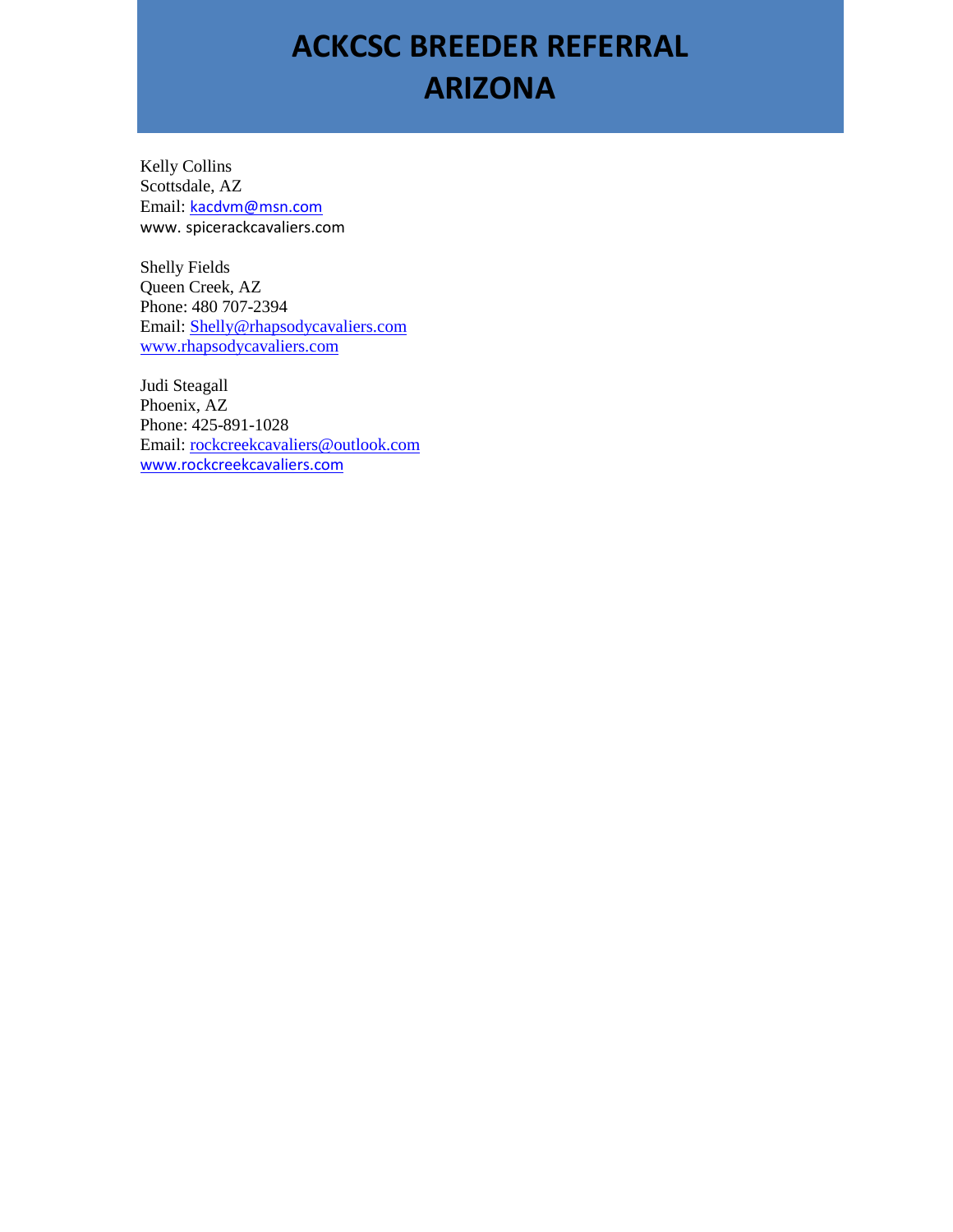#### **ACKCSC BREEDER REFERRAL CALIFORNIA**

Patty Kanan & Cindy Huggins Santa Ynez, CA Phone: 805-794-7037 Email: [torlundy@comcast.net](file:///C:/Users/Owner/Desktop/torlundy@comcast.net)

Gwenn Crawford & Sue Miller Pomona, CA Phone: 909-623-0211 Email: [cottfordcourt@verizon.net](mailto:cottfordcourt@verizon.net) [www.cottfordcourt.com](http://www.cottfordcourt.com/)

Sandy Harrison West Hills, CA Phone: 818-702-0858 Email: [sandybh@juno.com](mailto:sandybh@juno.com)

Jullie Barto San Jose, CA Phone: 408 247-1355 Email: [julie@lyrabelle.com](file:///C:/Users/Owner/AppData/Local/Microsoft/Windows/Temporary%20Internet%20Files/Content.Outlook/DAZWRK21/julie@lyrabelle.com) [www.Lyrabelle.com](http://www.lyrabelle.com/)

Jennifer Foster Ventura County, CA \Phone: 805-379-1480 Email: [StarringCavaliers@gmail.com](mailto:StarringCavaliers@gmail.com) [www.StarringCavaliers.com](http://www.starringcavaliers.com/)

Audrey Johnson Temecula, CA Phone: 951-303-9548 Email: [kj-aj@msn.com](file:///C:/Users/Owner/Desktop/Club%20Stuff/kj-aj@msn.com)

Robbie Slemaker Santa Rosa Valley, CA Phone: 805-491-8181 Email: [slemaker@aol.com](file:///C:/Users/Owner/Desktop/slemaker@aol.com) [www.mayfaircavaliers.com](http://www.mayfaircavaliers.com/)

Jo Anne Mittelman Pleasanton, CA Phone: 925-484-9030 Email: [lochlomondcavs@comcast.net](mailto:lochlomondcavs@comcast.net) [www.lochlomondcavaliers.com](http://www.lochlomondcavaliers.com/)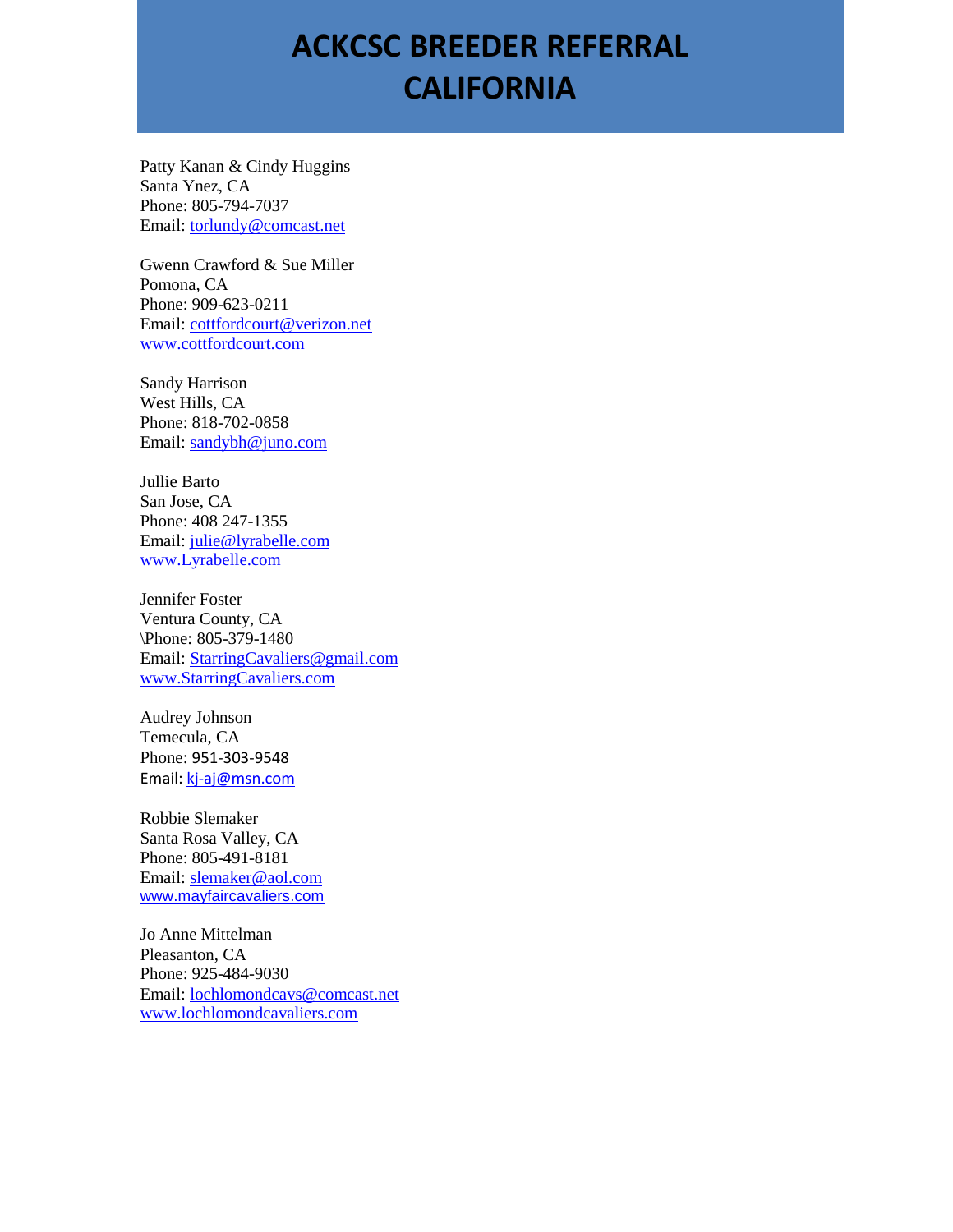#### **ACKCSC BREEDER REFERRAL FLORIDA - GEORGIA**

Keith Robbins Fort Lauderdale , FL Phone: 954-562-4732 Email: [BluetideCKCS@aol.com](mailto:%20BluetideCKCS@aol.com) [www.bluetidecavaliers.com](http://www.bluetidecavaliers.com/)

Cheryl Barnes Brooksville, FL Phone: [860-798-4313](tel:(860)%20798-4313) Email: [cheryl@kejecavaliers.net](mailto:cheryl@kejecavaliers.net) [www.kejecavaliers.net](http://www.kejecavaliers.net/)

Valerie Cromer Apollo Beach FL Phone: 813-545-6021 Email: [vcromer@hotmail.com](mailto:vcromer@hotmail.com) [www.truelegancecavaliers.com](file:///C:/Users/Owner/Desktop/www.truelegancecavaliers.com)

Valentina Schuler Orlando, FL Phone: 321-543-5846 Email: [vjschuler@me.com](mailto:vjschuler@me.com)

Christine Solomon Santa Rosa Beach, FL Phone: 850-687-1201 Email: [csolo0524@aol.com](mailto:csolo0524@aol.com) [www.promontorycavaliers.com](http://www.promontorycavaliers.com/)

Renee Wise Madison, FL Phone: 305-905-9459 Email: [tomneecavs@yahoo.com](mailto:tomneecavs@yahoo.com) Lu Dunham & Helen Jesse Newnan, GA Phone: 770-252-1907 Email: [lkd@oskot.net](mailto:lkd@oskot.net) [www.oskot.net](http://www.oskot.net/)

Carolyn Powell Martinez, GA Phone: 706-476-2277 Email*:* [monticav@bellsouth.net](mailto:monticav@bellsouth.net) [http://www.monticellocavaliers.com](http://www.monticellocavaliers.com/)

Patricia Lander Canton, GA Phone: 678-522-1473 Email: [plander389@gmail.com](mailto:plander389@gmail.com) [www.jaybacavaliers.com](http://www.jaybacavaliers.com/)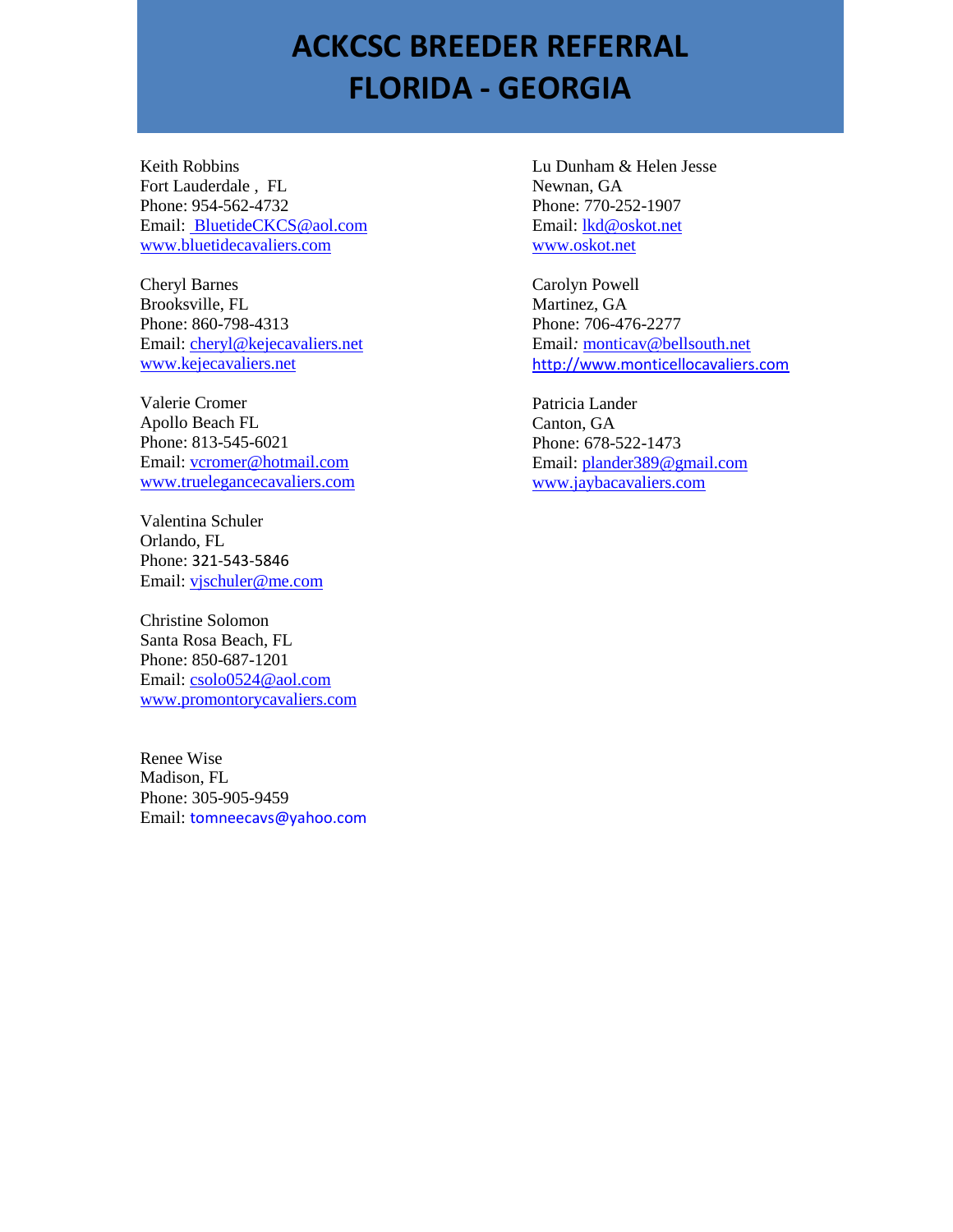## **ACKCSC BREEDER REFERRAL IOWA – INDIANA KENTUCKY - LOUISIANA**

Conny Hansen Wellman ,IA Phone: 319-530-7722 Email: [sccch81@netins.net](mailto:sccch81@netins.net) [www.althofcavaliers.com](http://www.althofcavaliers.com/)

Karen Devine Evansville, IN Phone: 812- 223-0870 Email: [karendevine812@gmail.com](mailto:karendevine812@gmail.com) [www.devineckcs.com](http://www.devineckcs.com/)

Linda Fairchild Paducah, KY Phone: 270-554-1013 Email: [fairchildcavs@bellsouth.net](mailto:fairchildcavs@bellsouth.net) [www.closeburncavaliers.com](http://www.closeburncavaliers.com/)

Shoney McNabb Cynthiana , KY Phone: [859-588-5028](tel:(859)%20588-5028) Email: [mcnabbps@roadrunner.com](mailto:mcnabbps@roadrunner.com) [www.folklorecavaliers.com](http://www.folklorecavaliers.com/)

Dr. Kevin Cline Shreveport, LA Phone: 318 455-1534 Email: [KJC10750@bellsouth.net](mailto:KJC10750@bellsouth.net) [WWW.ForestCreekCavaliers.com](http://www.forestcreekcavaliers.com/)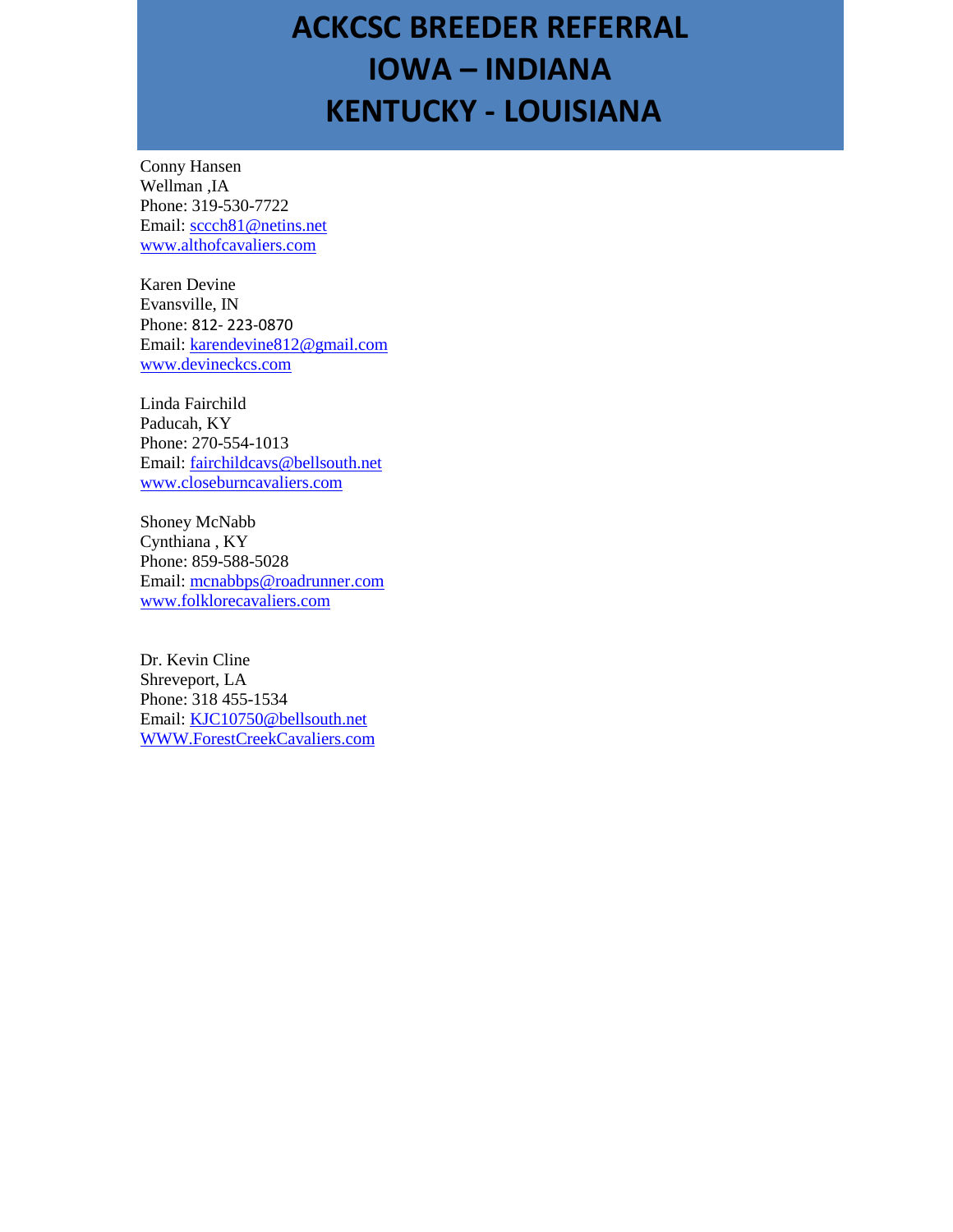## **ACKCSC BREEDER REFERRAL MASSACHUSETTS - MICHIGAN - MINNESOTA - MISSOURI - MONTANA**

Peggy Kenney Buzzards Bay MA Phone: 508-759-7293 Email: compasscavaliers@Yahoo.com

Elizabeth O'Brien Hanover, MA Phone: 781-956 -4685 Email: valentinegoldens@aol.com

Alice Dunn Hamilton, MI Phone: 269-751-9090 Email: [dunnalice99@gmail.com](mailto:dunnalice99@gmail.com) [www.Kalidunncavaliers.com](http://www.kalidunncavaliers.com/)

Juli Bennett Charlotte,MI Phone: 517-749-1618 Emai[l: juli@hillwoodcavaliers.com](file:///C:/Users/Owner/Desktop/:%20juli@hillwoodcavaliers.com) [www.hillwoodcavaliers.com](file:///C:/Users/Owner/Desktop/www.hillwoodcavaliers.com)

Kathy Yonkers Portage, MI Phone: 269-290-8949 Email: [stuarthome@earthlink.net](mailto:stuarthome@earthlink.net) [www.stuarthome.net](http://www.stuarthome.net/)

Penny Freberg Minneapolis, MN Phone: 612 382-7001 Email: [penny@saranadecavaliers.com](mailto:penny@saranadecavaliers.com) [www.saranadecavaliers.com](http://www.saranadecavaliers.com/)

Christine Furey Arnold (St. Louis), MO Phone: 636-282-1112 Email: [curreycavaliers@yahoo.com](mailto:curreycavaliers@yahoo.com) [www.curreycavaliers.com](http://www.curreycavaliers.com/)

Joyce Hoyt Great Falls, MT Phone: 406 727-6046 Email: [hoytj@q.com](mailto:hoytj@q.com) [www.luckycharmcavaliers.com](http://www.luckycharmcavaliers.com/)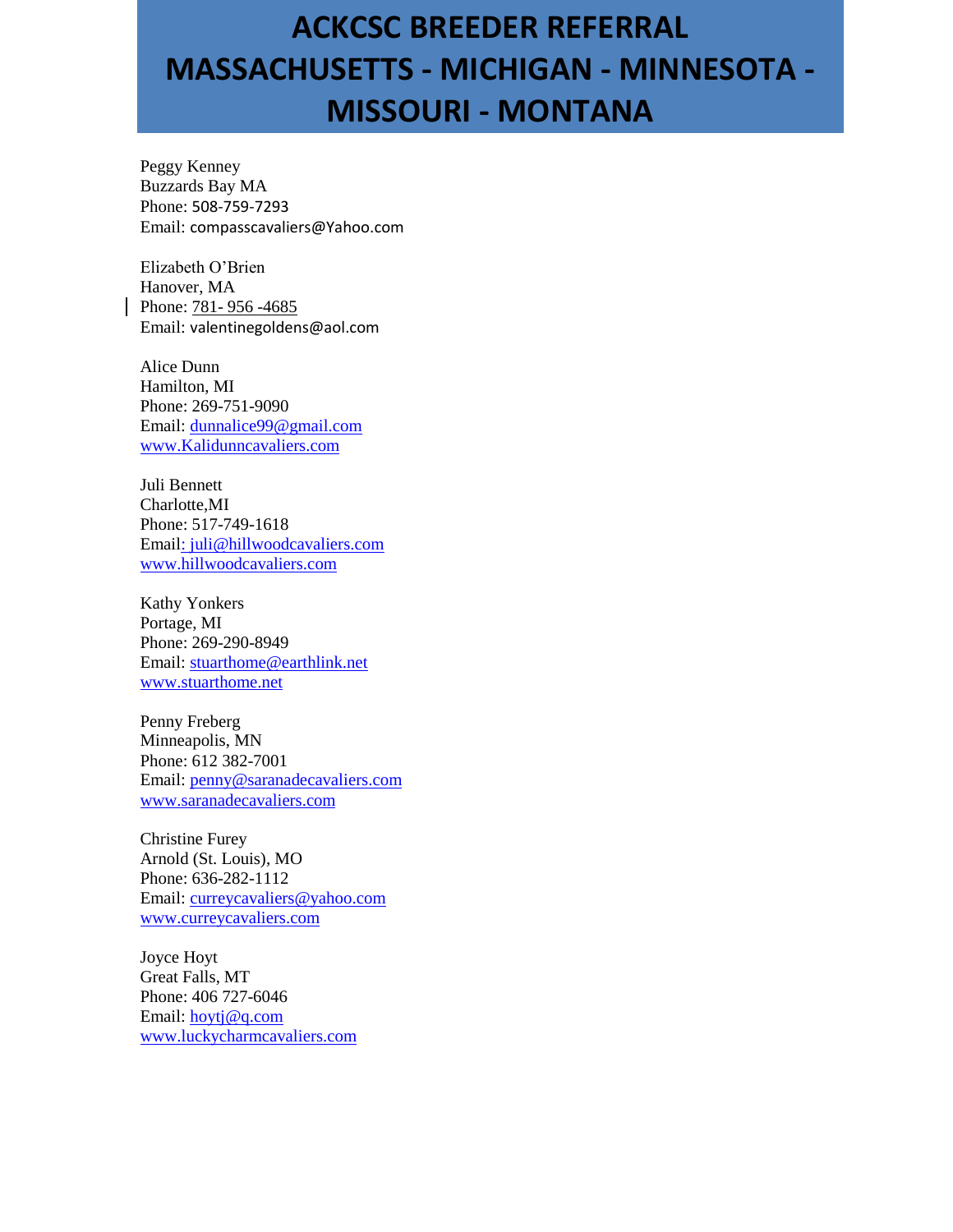## **ACKCSC BREEDER REFERRAL NEBRASKA - NEW JERSEY - NEW YORK – NORTH CAROLINA**

Karin Ostmann Eagle, NE Phone: 402-730-3812 Email: [kostmann3812@gmail.com](file:///C:/Users/Owner/Desktop/kostmann3812@gmail.com) [www.sheebacav.com](http://www.sheebacav.com/)

TeYu Hsiung Far Hills, NJ Phone: 908-781-5838 Emai[l: linrica@gmail.com](file:///C:/Users/Owner/Desktop/:%20linrica@gmail.com) **[www.linricacavaliers.com](http://www.linricacavaliers.com/)**

Claudia Jones Dix Hills, NY Phone: 631-667-0776 Email: [pawstruly@aol.com](mailto:pawstruly@aol.com) [www.titaniacavaliers.com](http://www.titaniacavaliers.com/)

Carol Rose Scotia, NY Phone: 518-399-2040 Email: [karleei@aol.com](mailto:karleei@aol.com) [www.karleecavaliers.com](http://www.karleecavaliers.com/)

Sandra H. Averitt Winstom-Salem, NC Phone: 336-983-5700 Email: [raveritt@earthlink.net](mailto:raveritt@earthlink.net)

Mary Pickett Durham, NC Phone: 919-971-9828 Email: [marypickettbeads@yahoo.com](mailto:marypickettbeads@yahoo.com)

Gwendolyn Wells Greensboro NC Phone: 336-207-8391 Email: [lowesbunny@aol.com](file:///C:/Users/Owner/AppData/Local/Microsoft/Windows/Temporary%20Internet%20Files/Content.Outlook/DAZWRK21/lowesbunny@aol.com)

Malinda Johnston Clyde NC Phone: 828-421-3381 Email: [weedlepup123@gmail.com](mailto:weedlepup123@gmail.com) <https://malikimcavaliers.com/>

Jim and Linda Shreffler Fletcher NC Phone: 828-231-6478 Email: [shrefflerj@aol.com](mailto:shrefflerj@aol.com)

Susan Platt Gastonia NC Phone: 704-214-8628 Email: [claymooreckcs@gmail.com](mailto:claymooreckcs@gmail.com)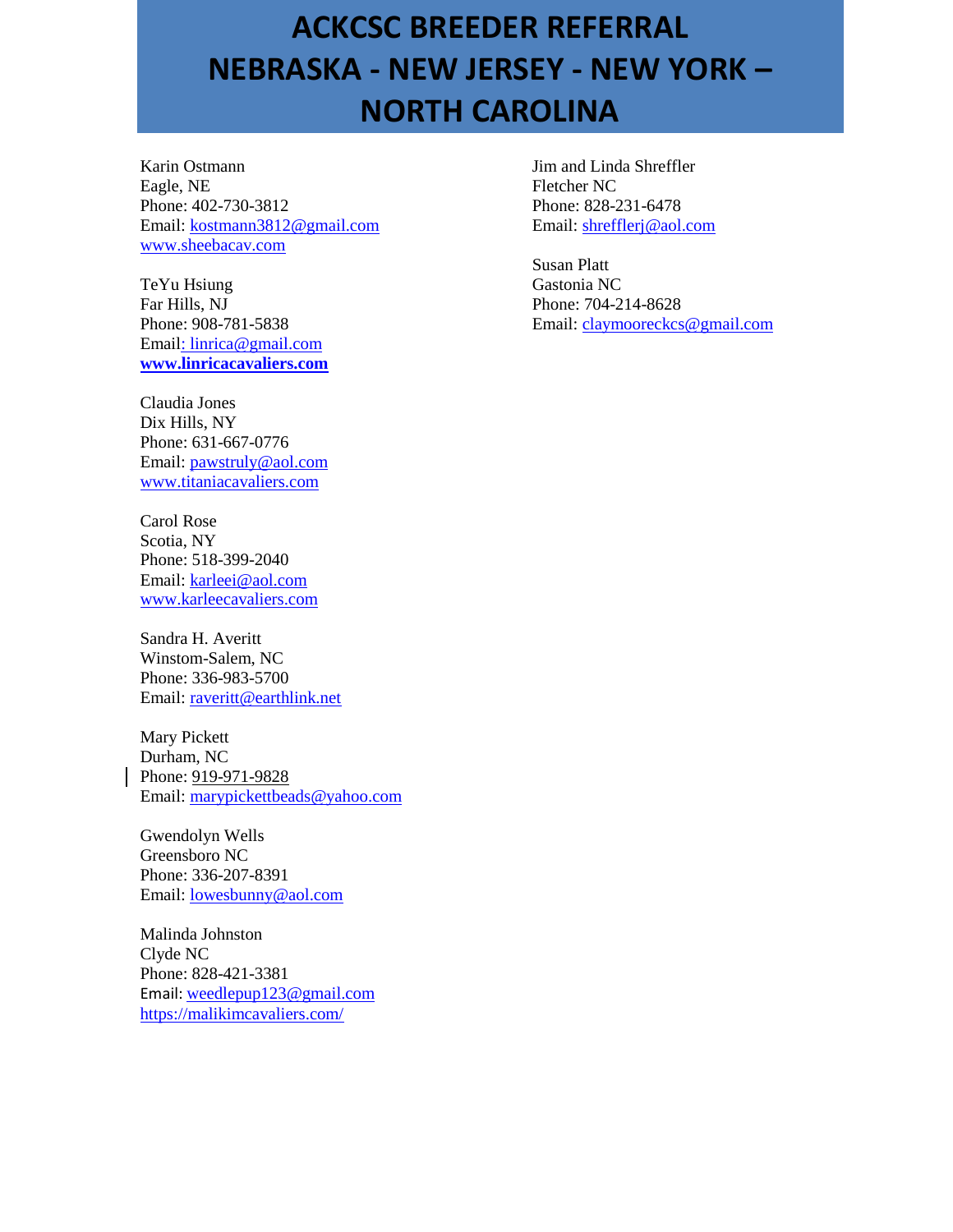#### **ACKCSC BREEDER REFERRAL OHIO - OKLAHOMA - OREGON**

Karen Bolton Hillard, OH Phone: 614-771-6940 Email: [winzerk9kuts@hotmail.com](mailto:winzerk9kuts@hotmail.com) [www.winzercavaliers.com](http://www.winzercavaliers.com/)

Shirley "Charlie" Fippin Sunbury, OH Phone: 740-972-3277 Email: [charlie@athercroft.com](mailto:charlie@athercroft.com) [www.athercroftcavaliers.com](http://www.athercroftcavaliers.com/)

Andi Scott Edmond, OK Phone: 405-514-3767 Email: [redbudcavaliers@gmail.com](mailto:redbudcavaliers@gmail.com) [www.redbudcavaliers.com](http://www.redbudcavaliers.com/)

Renee Bruns Choctaw, OK Phone: 405 390-4830 Email: [caryse@cox.net](mailto:caryse@cox.net) [www.caryse.net](http://www.caryse.net/)

Mia Lawson Milwaukie, OR Email: [zelosia@hotmail.com](mailto:zelosia@hotmail.com) www.zelosia.com

Robert Jones Oregon City OR Phone: 971-252-1894 Email: [bjones@computerpages.net](mailto:bjones@computerpages.net)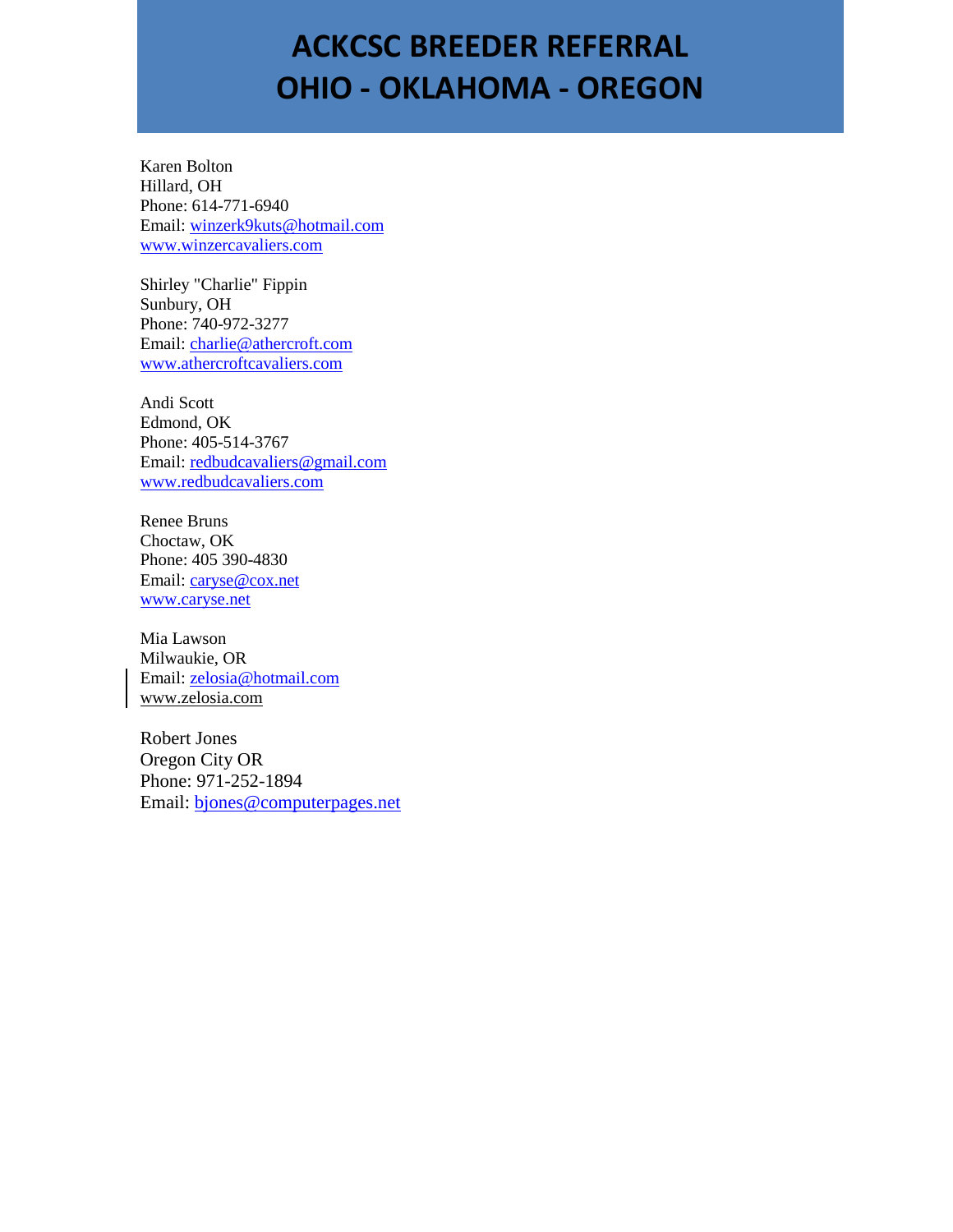## **PENNSYLVANIA PENNSYLVANIA ACKCSC BREEDER REFERRAL**

Mary Louise Gregg Newville, PA Phone: 717-249-5961 Email: [stellarcavaliers@aol.com](mailto:stellarcavaliers@aol.com) [www.stellarcavaliers.com](http://www.stellarcavaliers.com/)

Dorothy Heffner Downington, PA Phone: 484--341-8767 Email: [starbornpups@aol.com](mailto:starbornpups@aol.com)

Roberta (Robbi) Jones Bucks County, PA Phone: 609/915-5297 Email: [cavalierspaniels123@yahoo.com](mailto:cavalierspaniels123@yahoo.com) [www.rutherfordcavaliers.com](http://www.rutherfordcavaliers.com/)

Chris Meager Hatfield, PA Phone: 215-368-8518 Email: [hh95@aol.com](mailto:hh95@aol.com)

Betina Sterling Glen Mills, PA Phone: 610-459-2098 Email: [sterlingtoys@aol.com](mailto:sterlingtoys@aol.com) [www.freewebs.com/holyoke](http://www.freewebs.com/holyoke)

Deborah Mitchum Wexford, PA Phone: 412-848-5086 Email: mitchumdeborah@gmail.com Lauren Nikaci Newtown, PA Phone: 267-337-0981 Email: [truluvcav@aol.com](file:///C:/Users/Owner/Desktop/Club%20Stuff/truluvcav@aol.com)

Karen Sage Ephrata, PA Phone: 717-682-1842 Email: [kjsage@gmail.com](mailto:kjsage@gmail.com) [www.dreamvalecavaliers.com](http://www.dreamvalecavaliers.com/)

Erica Venier Leesport, PA Email: [orchardhillcavaliers@gmail.com](mailto:orchardhillcavaliers@gmail.com) Phone: 610-926-1294 [www.orchardhillcavaliers.com](http://www.orchardhillcavaliers.com/)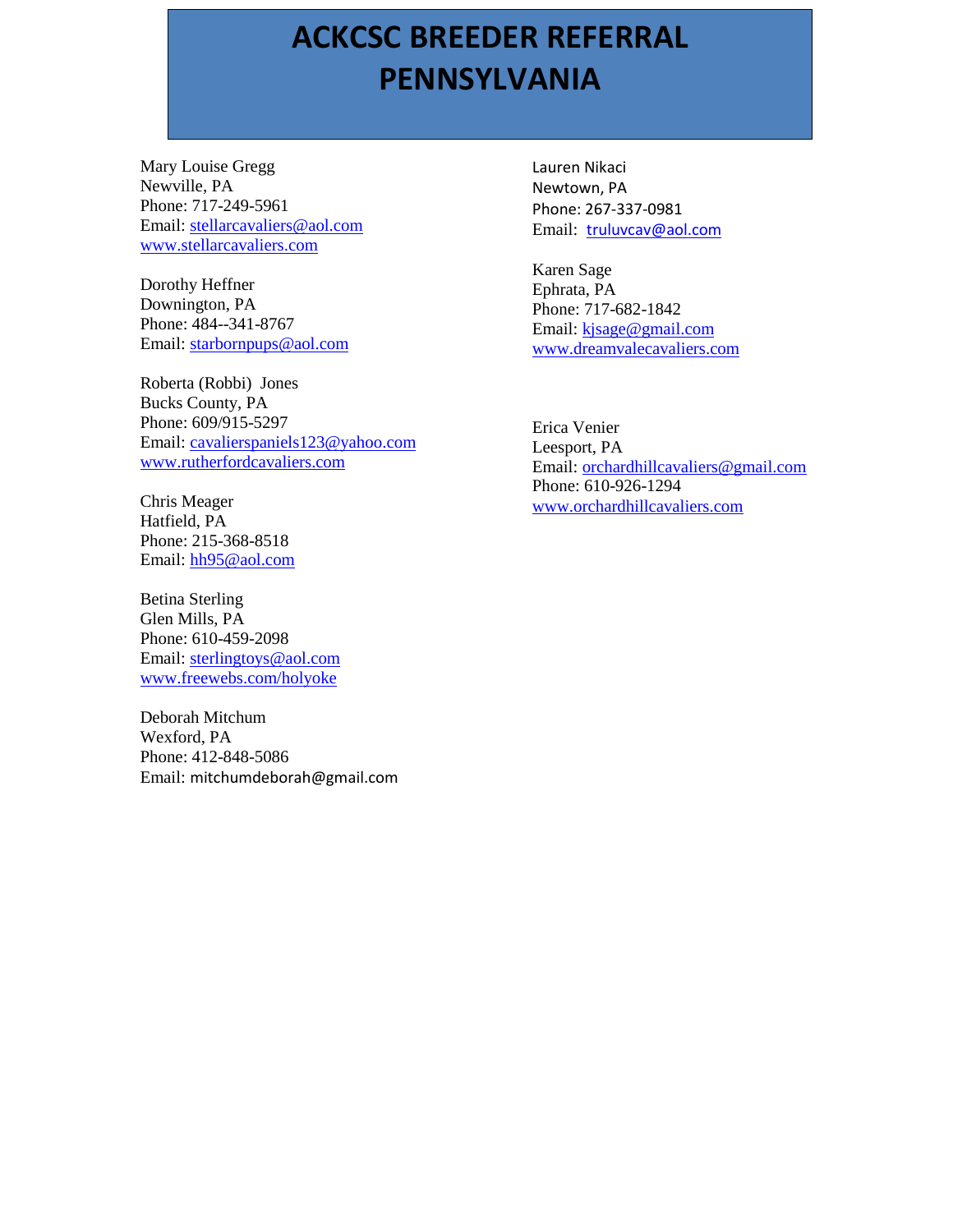## **PENNSYLVANIA PENNSYLVANIA ACKCSC BREEDER REFERRAL**

SOUTH CAROLINA – SOUTH DAKOTA – TENNESSEE - TEXAS

Patricia Powers Beaufort, SC Phone: 843-252-6852 Email: [Patricia@prattcavaliers.com](mailto:Patricia@prattcavaliers.com) [www.PrattCavaliers.com](http://www.prattcavaliers.com/)

Gayle Reardon Sioux Falls, SD Phone: 605-335-3726 Email: [gtrdds@aol.com](mailto:gtrdds@aol.com) [http://kilbridespride.com](http://kilbridespride.com/)

Claire Parker Nashville, TN Phone: 615-400-0123 Email: [athercroft@comcast.net](mailto:athercroft@comcast.net) [www.athercroftcavaliers.com](http://www.athercroftcavaliers.com/)

Kelley Adair Crossville, TN Phone: 931 337-5350 Email: [kelleyadair@hotmail.com](mailto:kelleyadair@hotmail.com)

Dana Moore Katy, TX Phone: 281-395-1411 Email: [dana@epernaycavaliers.com](mailto:dana@epernaycavaliers.com) [www.epernaycavaliers.com](http://www.epernaycavaliers.com/)

Dorothy Swanson Houston, TX Phone: 281-398-9907 Email: [dorothy@meadowlakecavaliers.com](mailto:dorothy@meadowlakecavaliers.com) [www.meadowlakecavaliers.com](http://www.meadowlakecavaliers.com/)

Patricia Franklin Houston, TX Phone: 281-580-3282 Email: [patriciaffranklin@sbcglobal.net](mailto:patriciaffranklin@sbcglobal.net)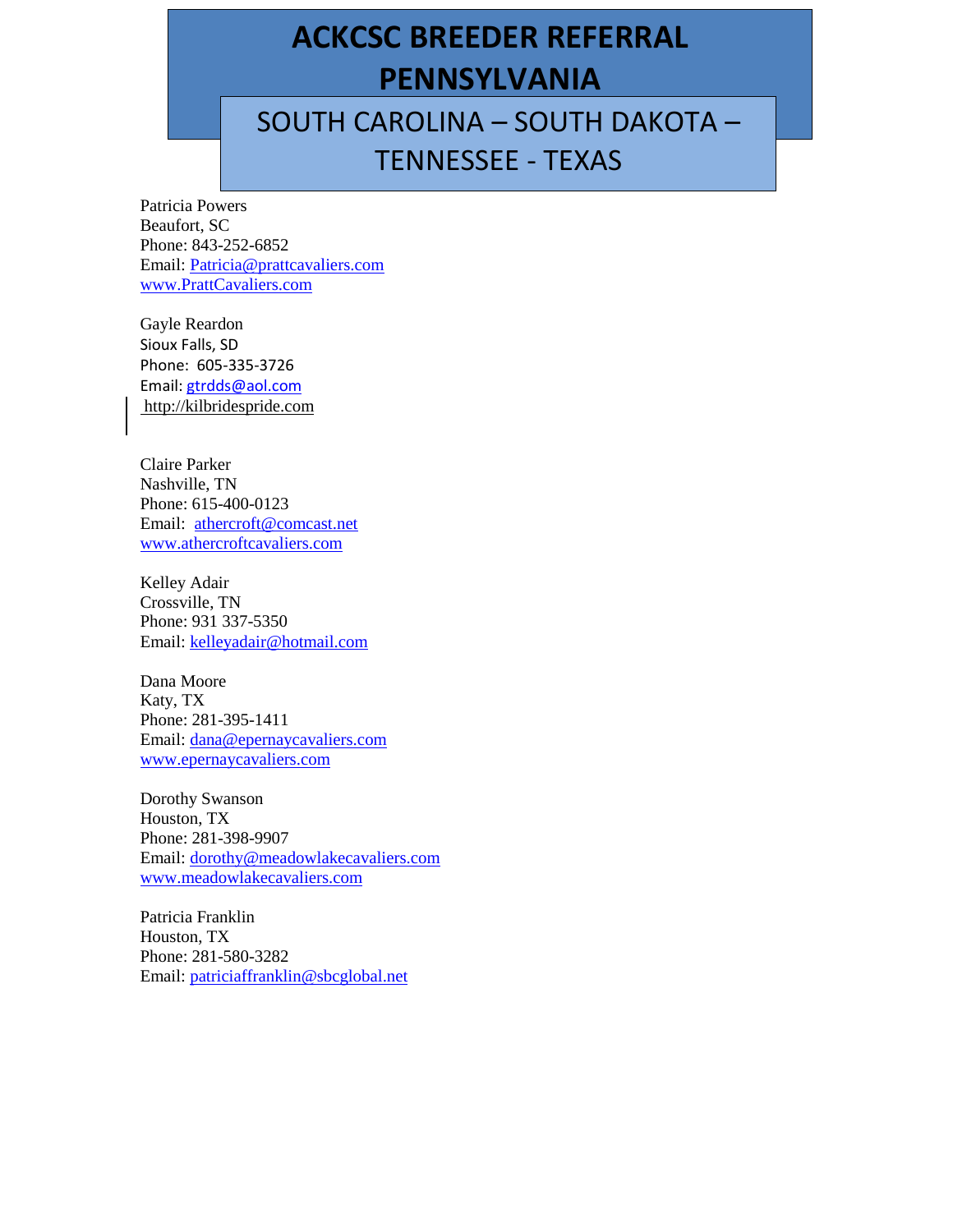#### **ACKCSC BREEDER REFERRAL VIRGINA - WASHINGTON - WISCONSIN**

Glenda Schroeder Crozier, VA Phone: 804-338-9036 Email: [glenda@berkeleycavaliers.com](mailto:glenda@berkeleycavaliers.com) [www.berkeleycavaliers.com](http://www.berkeleycavaliers.com/)

Ellen Williams Virginia Beach, VA Phone: 757-233-0255 Email: [sakewill@cox.net](mailto:sakewill@cox.net)

Leslie Slusher Floyd, VA Phone: 540-789-7312 Email: [rlslusher@me.com](file:///C:/Users/Owner/Desktop/rlslusher@me.com) [fieldsedgecavaliers.com](http://fieldsedgecavaliers.com/)

Leah Trimble Fredericksburg, VA Phone: 703-389-9408 Email: [leah@karrimahkennels.com](file:///C:/Users/Owner/Desktop/leah@karrimahkennels.com) [www.karrimahkennels.com](http://www.karrimahkennels.com/)

Nikki Postero Richmond, VA Phone: (804) 536-5033 Email: [dulaneycavaliers@gmail.com](mailto:dulaneycavaliers@gmail.com) [www.dulaneycavaliers.com](http://www.dulaneycavaliers.com/)

Kym Anton Enumclaw, WA Phone: 206-595-9412 Email: [sweetgold@comcast.net](file:///C:/Users/Owner/AppData/Local/Microsoft/Windows/Temporary%20Internet%20Files/Content.Outlook/DAZWRK21/sweetgold@comcast.net) [www.SweetGoldFarm.com](http://www.sweetgoldfarm.com/)

Heidi Mohn Orting WA Phone: 206-465-2475 Email: [covingtoncavs@centurytel.net](file:///C:/Users/Owner/Desktop/Club%20Stuff/covingtoncavs@centurytel.net)

Kathi Ogle Snohomish WA Phone: 206-909-6711 Email: [KendallKastlecavaliers@gmail.com](mailto:KendallKastlecavaliers@gmail.com)

Mary Hanus Arbor Vitae, WI Phone: 715-358-1983 Email: [mmhanus@charter.net](file:///C:/Users/Owner/Desktop/mmhanus@charter.net)

Jane Helminski Woodruff, WI Phone: 715-356-3129 Email: [janehelminski@aol.com](file:///C:/Users/Owner/Desktop/janehelminski@aol.com)

Joni Marquardt Oconto, WI Phone: 920-660-8400 Email: [jmarq525@yahoo.com](mailto:jmarq525@yahoo.com) [www.KingsMarqCavaliers.com](file:///C:/Users/Owner/Desktop/Club%20Stuff/www.KingsMarqCavaliers.com)